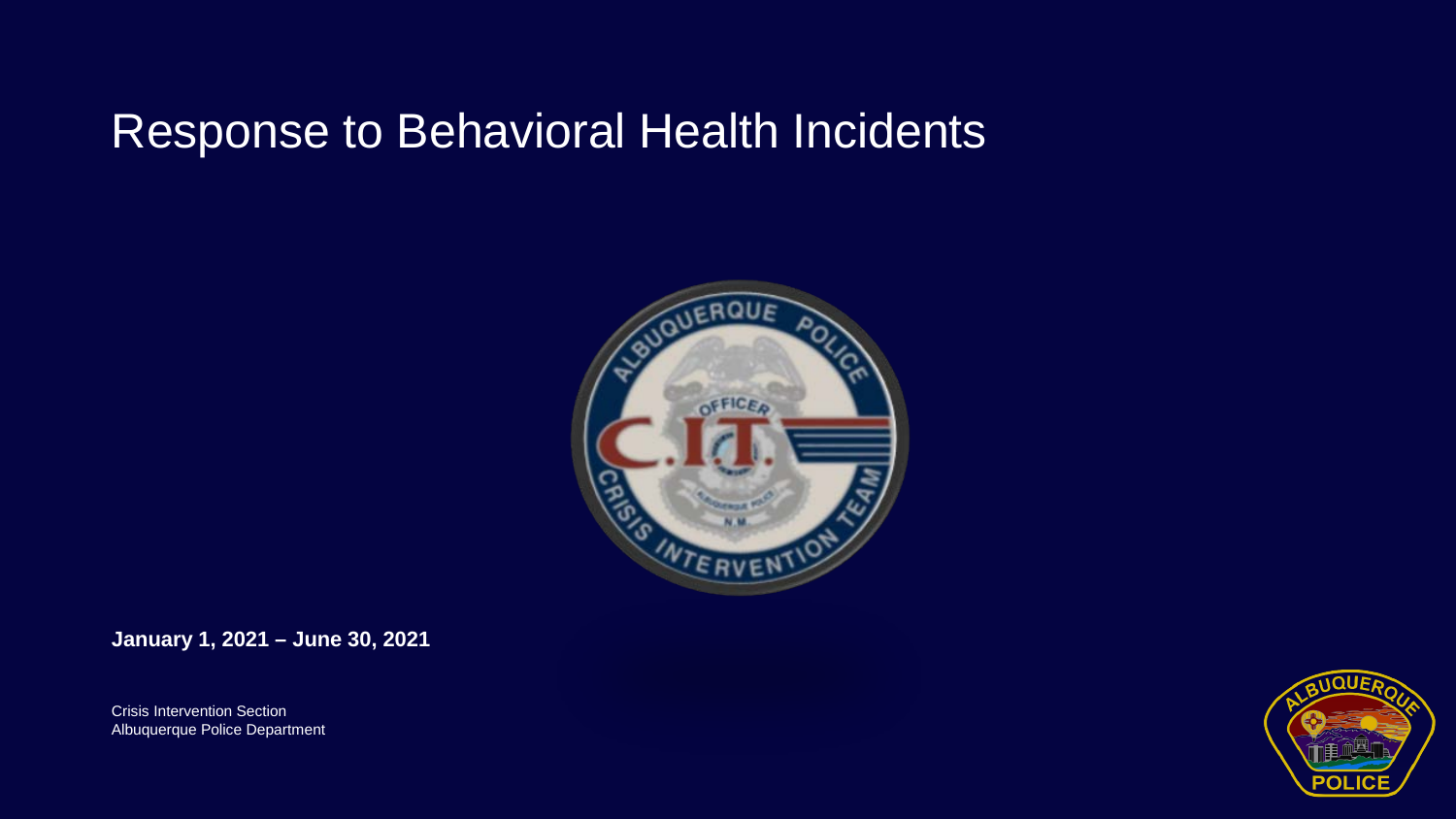### **Encounter data - CIT Contacts by Month**

January to June 2021 there was an average of 630 Crisis Intervention Contacts each month





#### Total amount of contacts 3779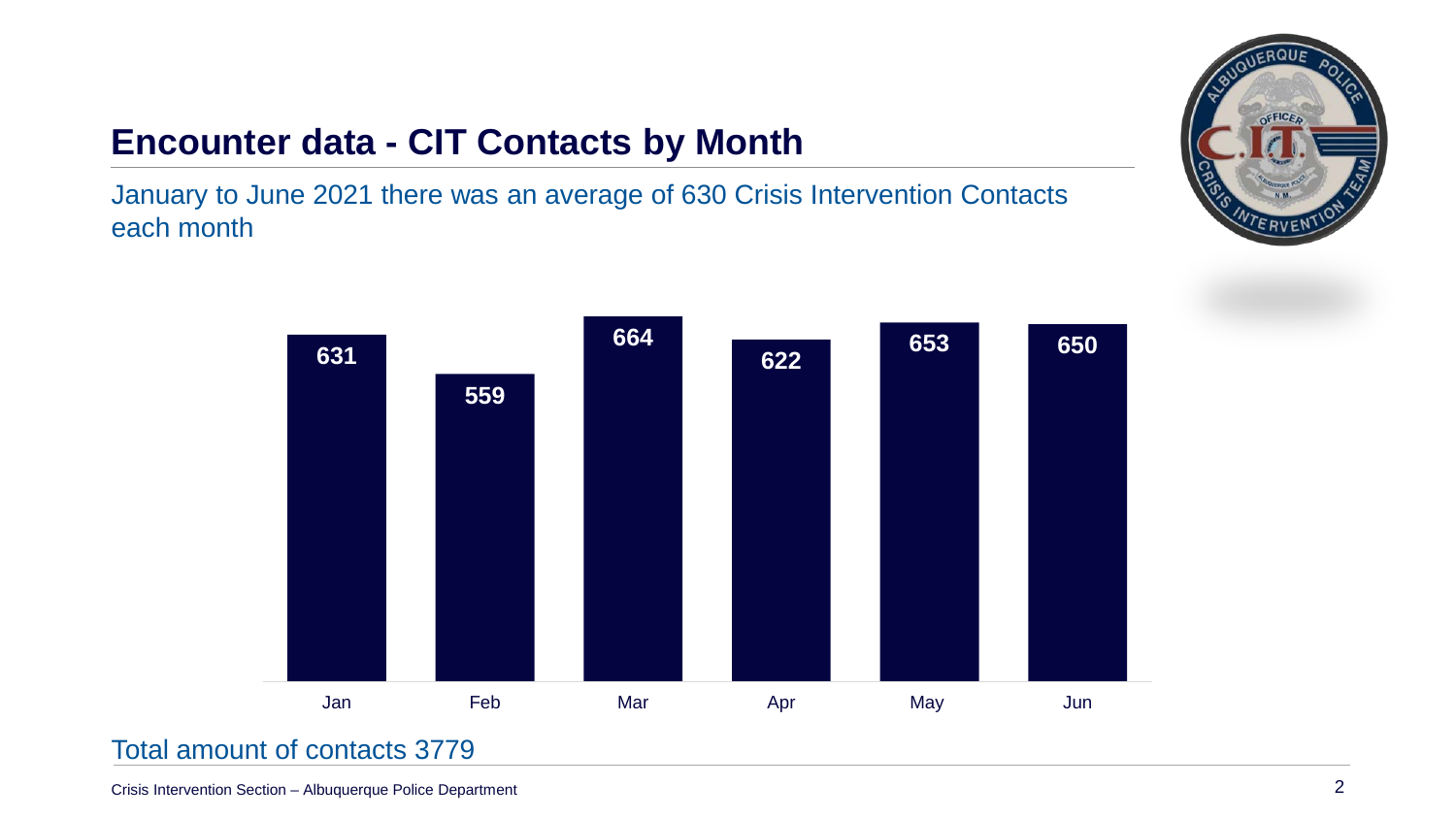#### **Encounter data - CIT Contacts by Shift**





Forty two percent of crisis intervention contacts occurred during day shift, followed by the grave shift and swing shift.

#### 4 Contacts missing data. 4 records removed n=3775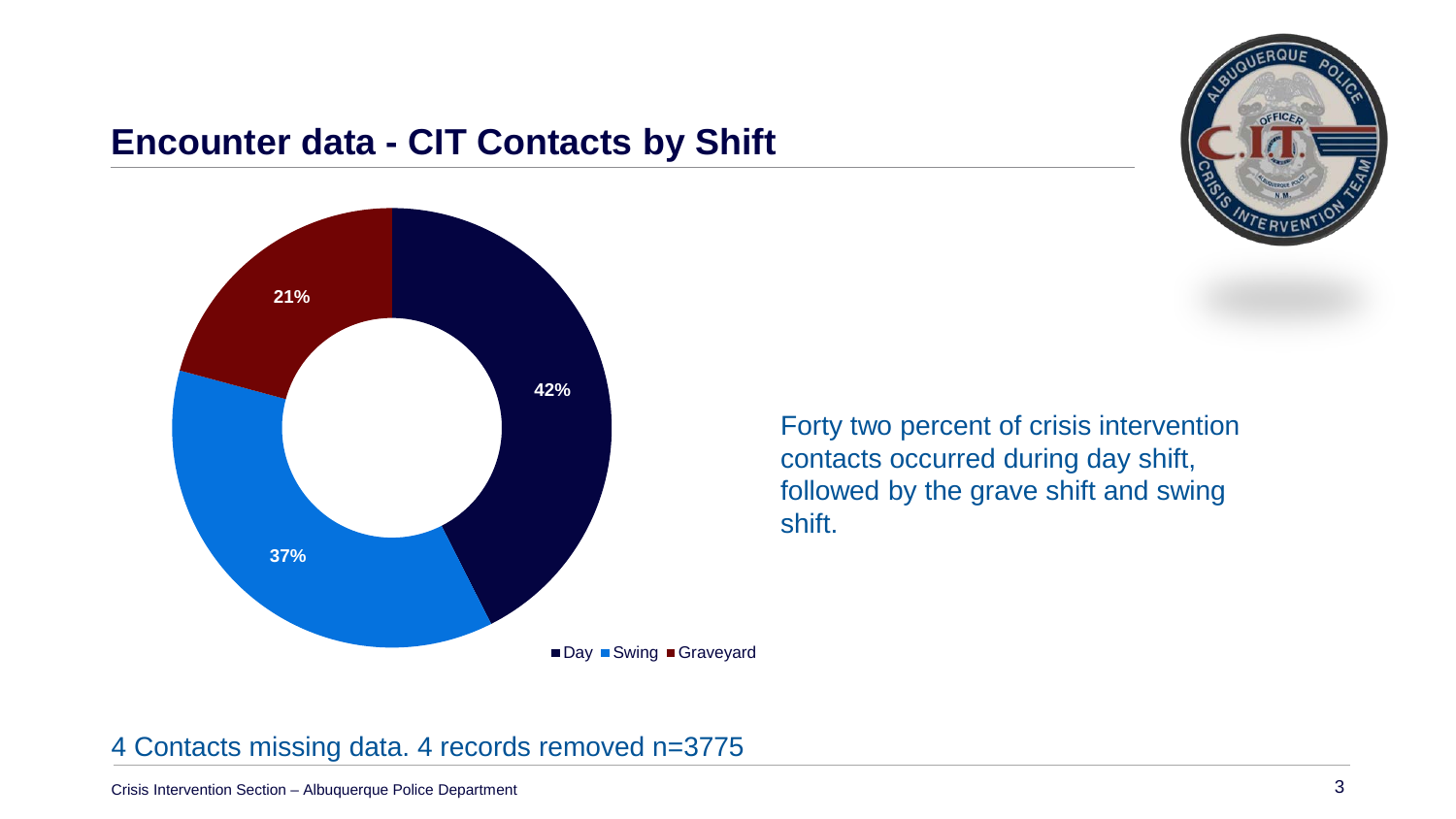### **Encounter data - CIT Contacts by Area Command**

Northeast Area Command reported the most crisis intervention contacts (20 percent), followed by the Southeast Area Command (19 percent) and Foothills Area Command with (18 percent).

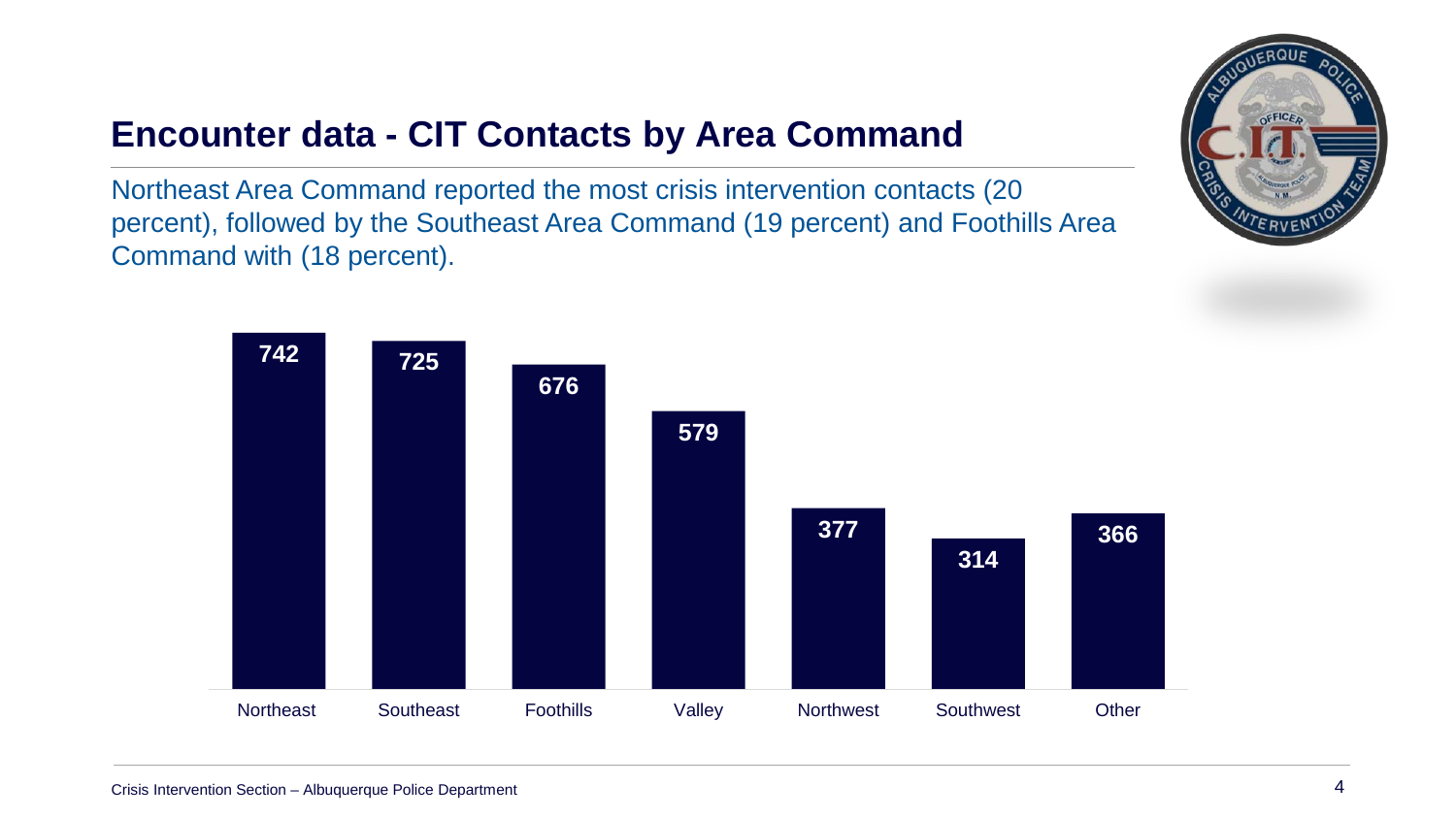#### **Encounter data – Supervisor responded**





APD dispatch policy requires supervisors respond to calls which are the "most serious in nature," generally incidents where a person is armed with a deadly weapon or where a circumstance exists where there is a high likelihood of death or great bodily injury.

Data source: CIT Contact Sheets, 2021 "Was a supervisor on scene?" FSB Only, CIU removed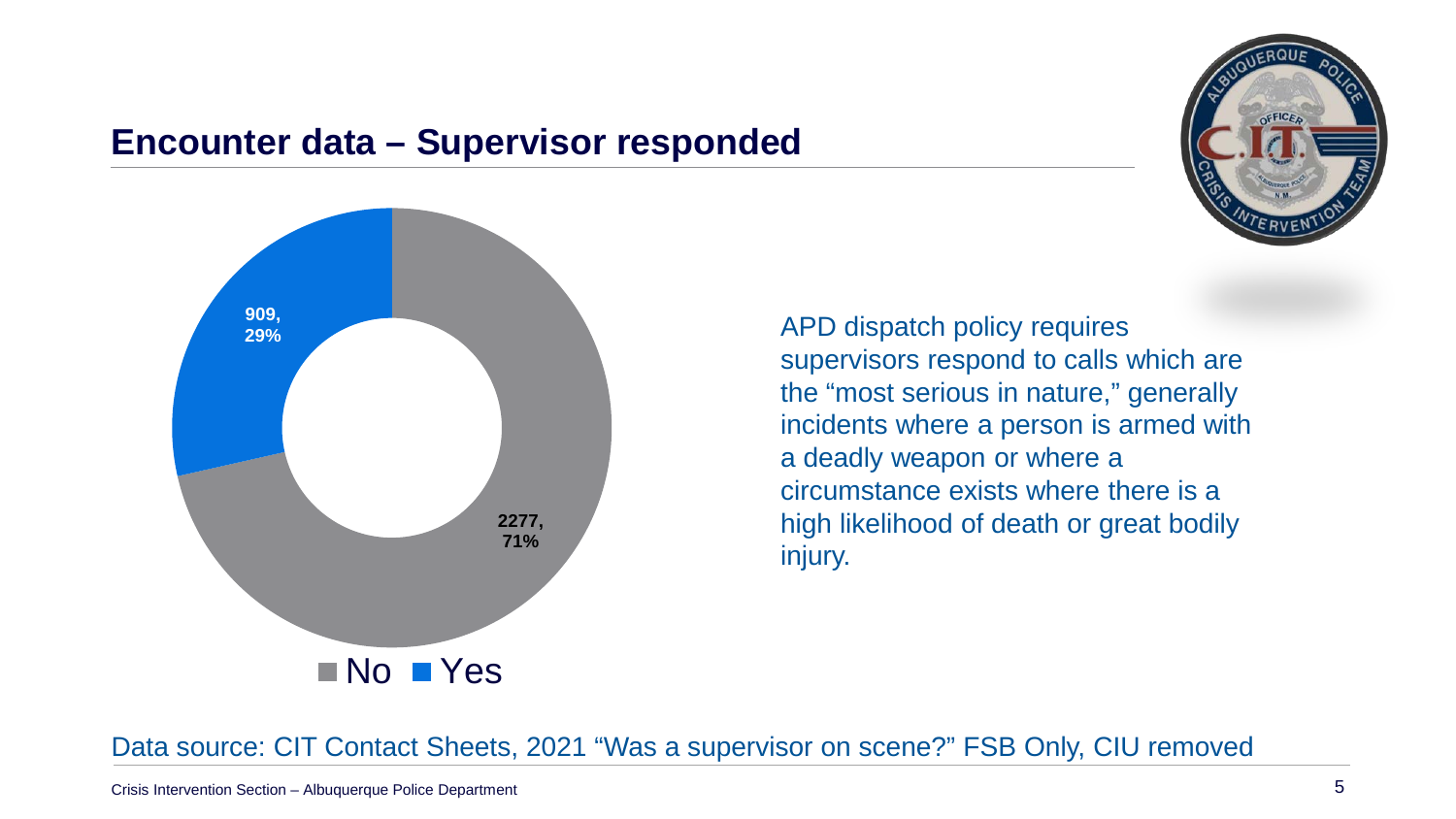

Enforcement Action (154): Arrest 93, Summons Issued 45, Issued Verbal Warning 11, Citation 5 11 Contacts missing data. 11 records removed n=3768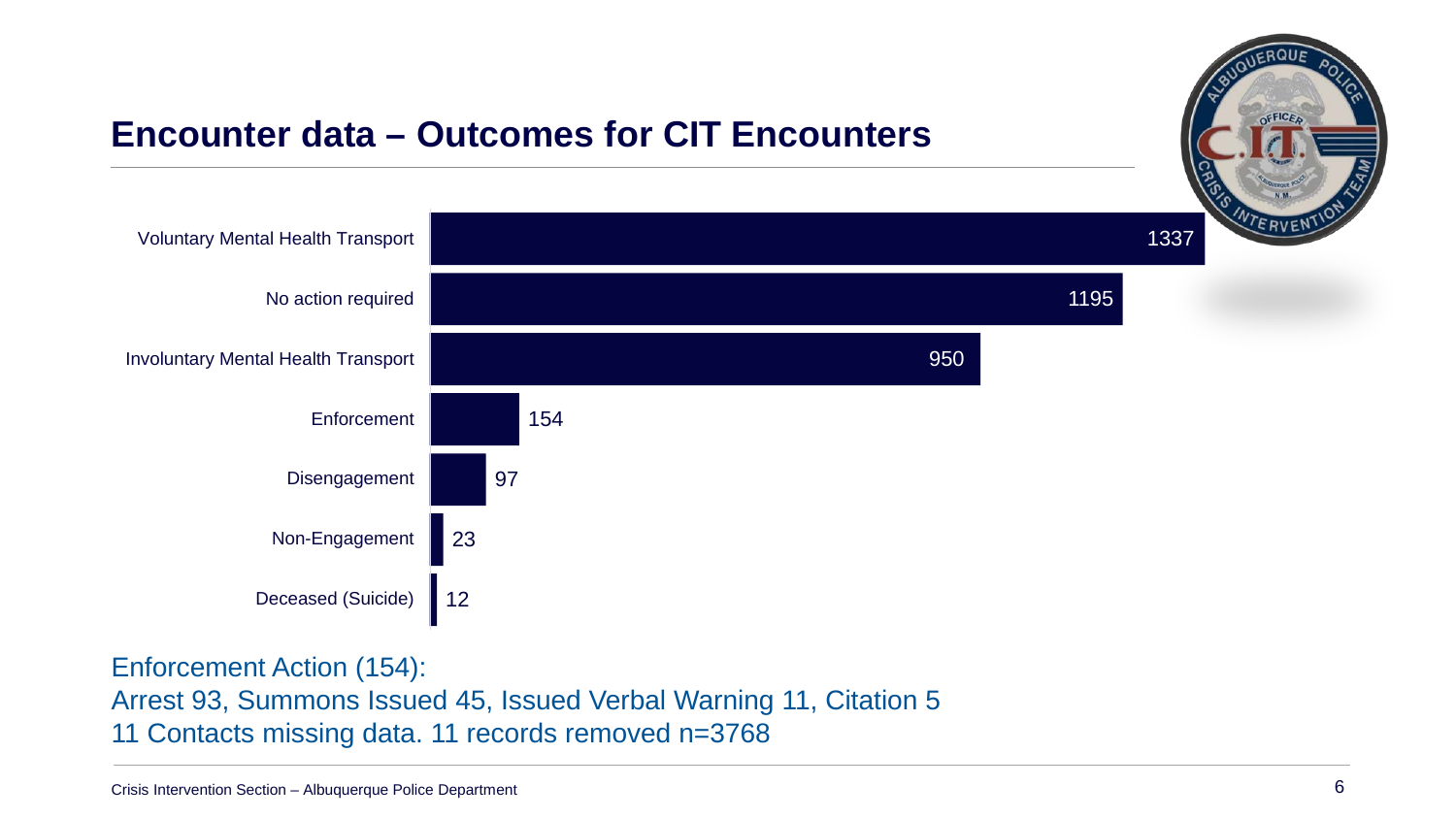#### **Crisis Intervention Section Activities**



| <b>CIU Home Visit</b><br><b>Detective</b> | <b>Number of</b><br><b>Detectives</b>      | <b>Count of In</b><br><b>Person</b><br><b>contacts</b>                                                         | WTERVENT                                                                                                                                                                                   |                   |                    |
|-------------------------------------------|--------------------------------------------|----------------------------------------------------------------------------------------------------------------|--------------------------------------------------------------------------------------------------------------------------------------------------------------------------------------------|-------------------|--------------------|
|                                           |                                            |                                                                                                                | <b>CIU Training</b>                                                                                                                                                                        | <b>Number of</b>  | <b>Hours of</b>    |
|                                           | 8                                          | 512                                                                                                            | <b>Coordinators</b>                                                                                                                                                                        | <b>Detectives</b> | <b>instruction</b> |
| <b>MCT Unit</b>                           | <b>Number of</b>                           | <b>Count of</b><br><b>contacts</b>                                                                             |                                                                                                                                                                                            | 5                 | 1087               |
|                                           | <b>Officers</b>                            |                                                                                                                | Behavioral Health Training January through June:<br>• Cadets: February 1<br>CIT 40 hour class: February 22 and April 26<br>• ECIT Basic: January 7 and 11 February 10,<br>April 14, May 26 |                   |                    |
|                                           | 4                                          | 625                                                                                                            |                                                                                                                                                                                            |                   |                    |
| <b>COAST Unit</b>                         | Number of non<br><b>SWOrn</b><br>employees | <b>Count of</b><br>contacts**                                                                                  |                                                                                                                                                                                            |                   |                    |
|                                           | 3                                          | <b>ECIT Recertification: January 13, June 30</b><br>$\bullet$<br>392<br>• Crime Scene Specialists: February 17 |                                                                                                                                                                                            |                   |                    |
|                                           |                                            |                                                                                                                | • Telecommunicators: February 3<br>• Law Enforcement Assisted Diversion:                                                                                                                   |                   |                    |

March 25 and 30

**Trainings**

• **Weekly ECHO Sessions and Other** 

\*\*Includes phone contacts and services provided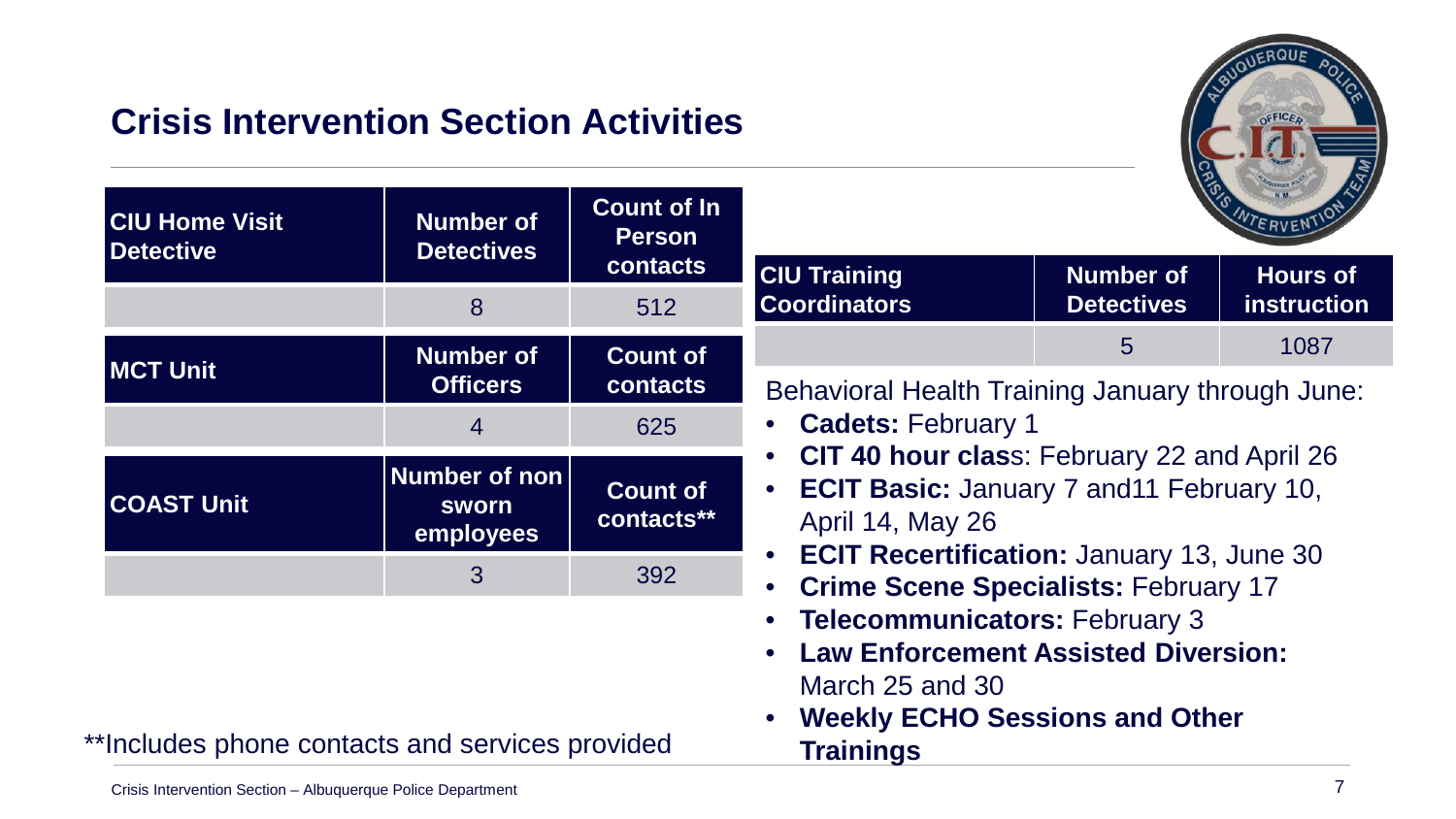#### **2021 CIT Contact Sheets Demographics**



- TraCS does not assign a unique identifier to the individuals included in the data. For the purpose of this report, data analysts in the Compliance Bureau examined all the records and assigned a unique identifier to individuals based on multiple matching indicators.
- A total of 2552 unique individuals were identified across the 3779 records included in the TraCs worksheets.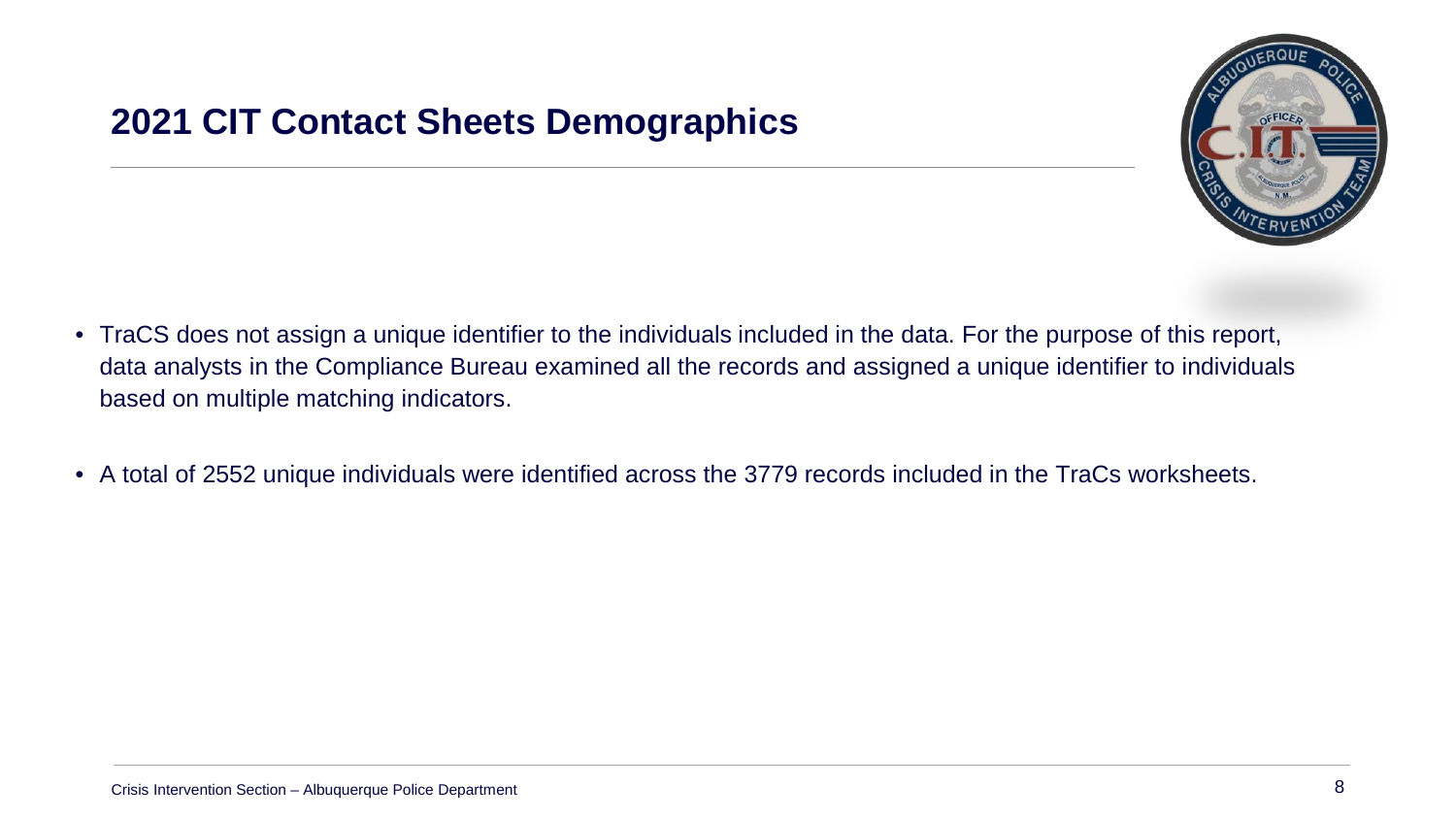#### **CIT percentage of individuals by gender**



The majority of individuals, 56%, during crisis intervention contacts were males.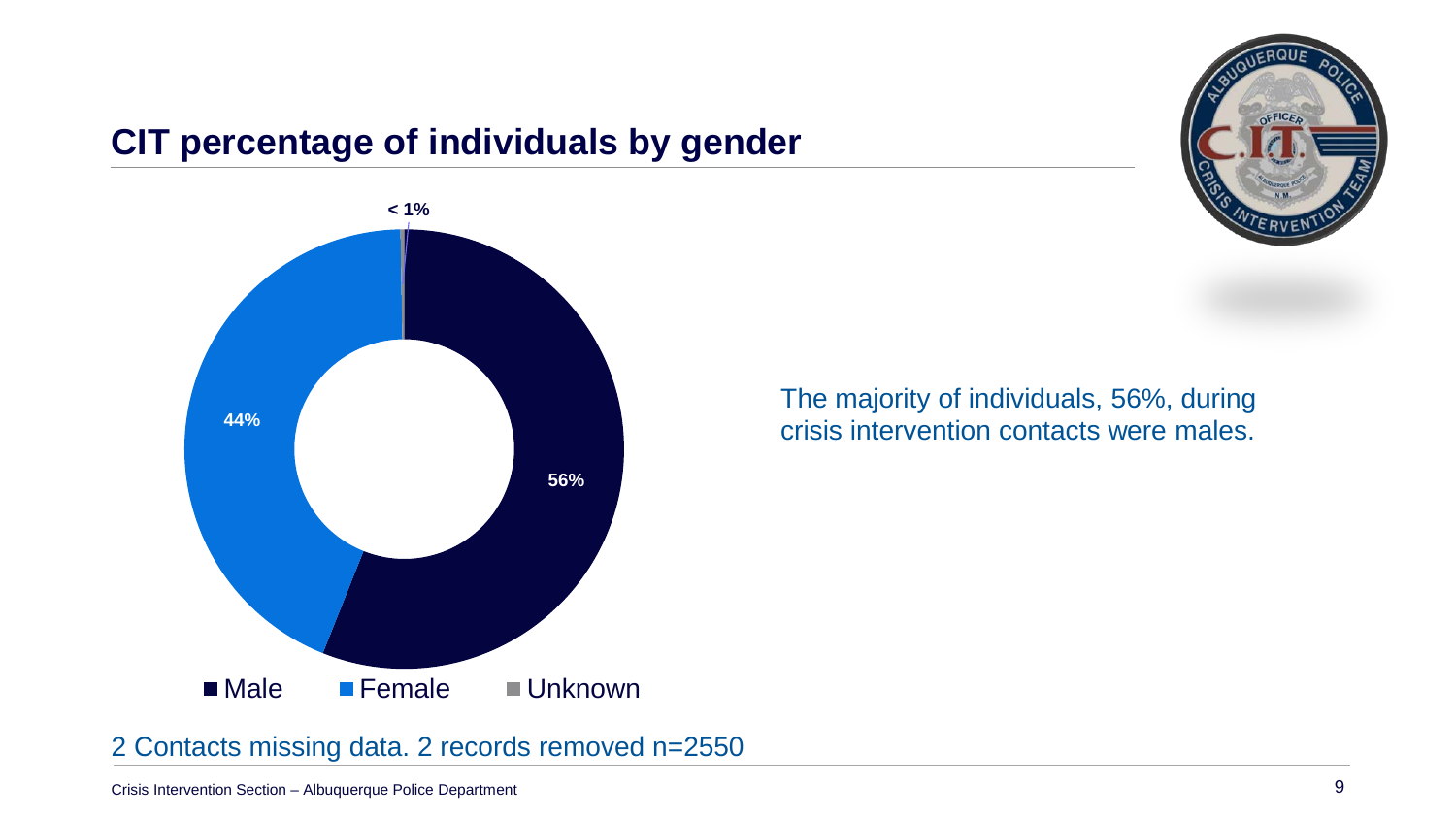# **CIT percentage of Individuals by Race**



2 Contacts missing data. 2 records removed n=2550

**SFFICE**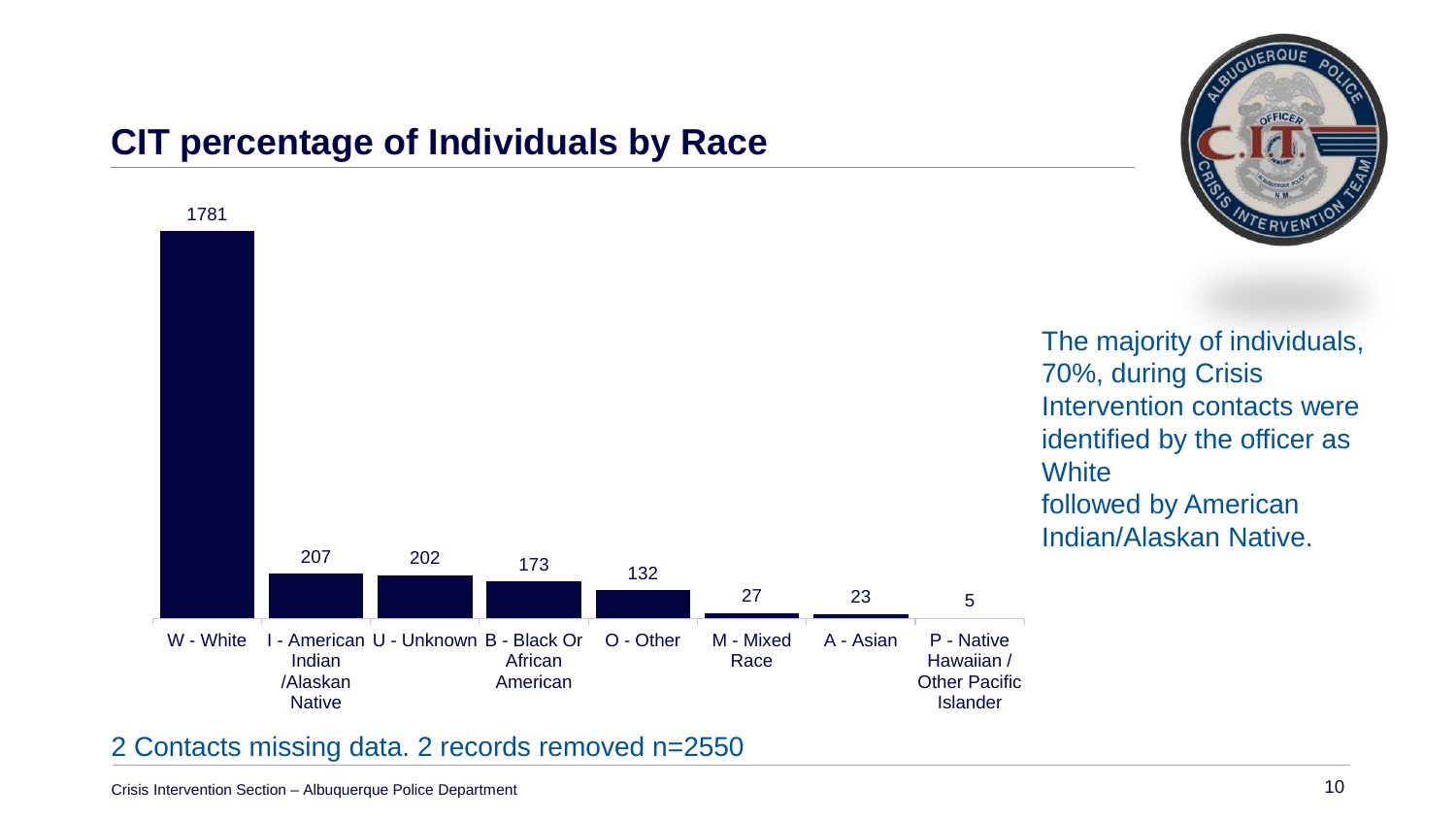

### **CIT percentage of individuals by Ethnicity**



Thirty seven percent of individuals during crisis intervention contacts were identified by the officer as Not of Hispanic Origin.

2 Contacts missing data. 2 records removed n=2550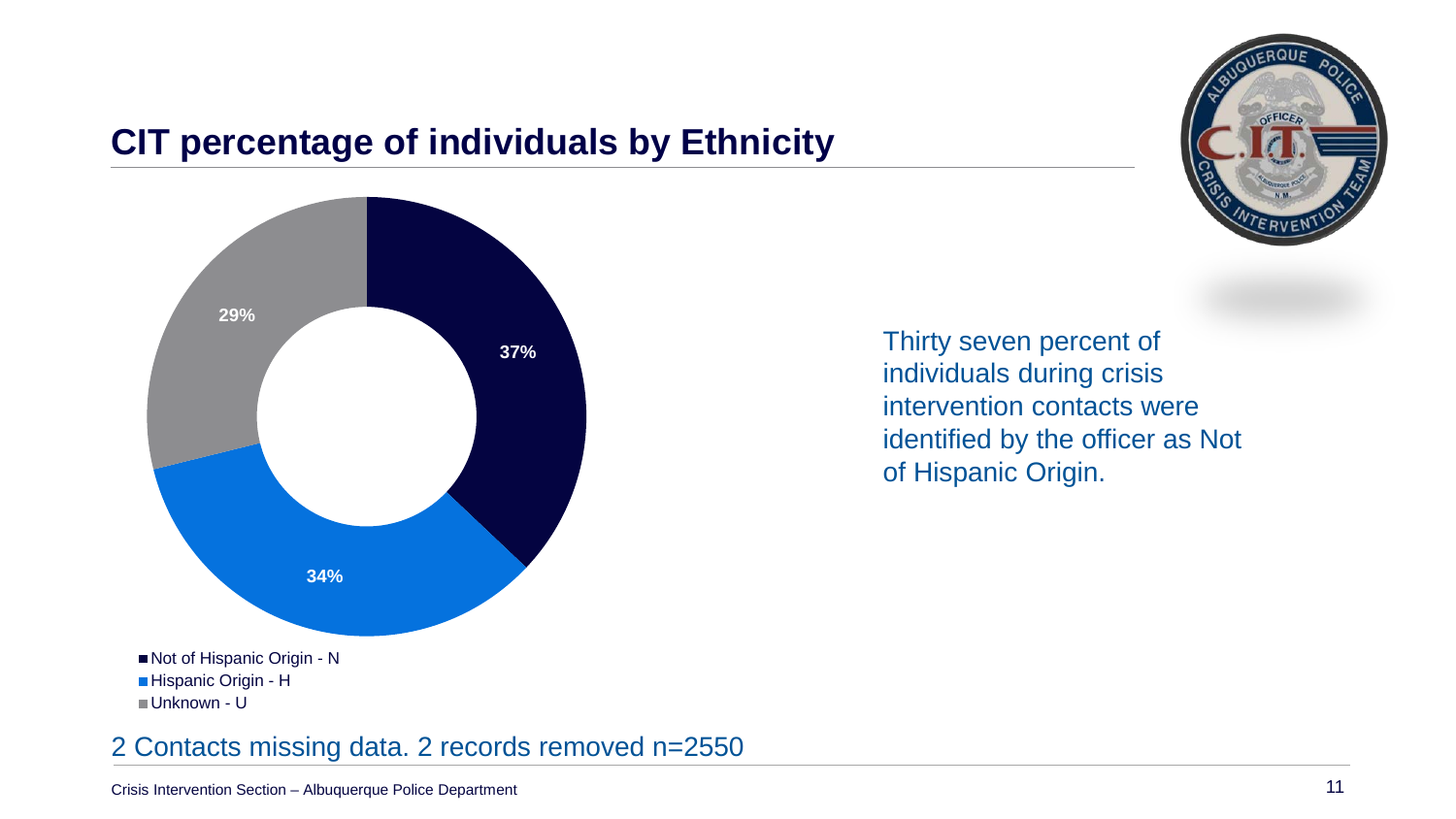

Age data was not recorded for 11 CIT contacts. COAST contacts were removed from the data set. Age was calculated with date of contact against date of birth. The results can be showing interactions with the same individual more than once.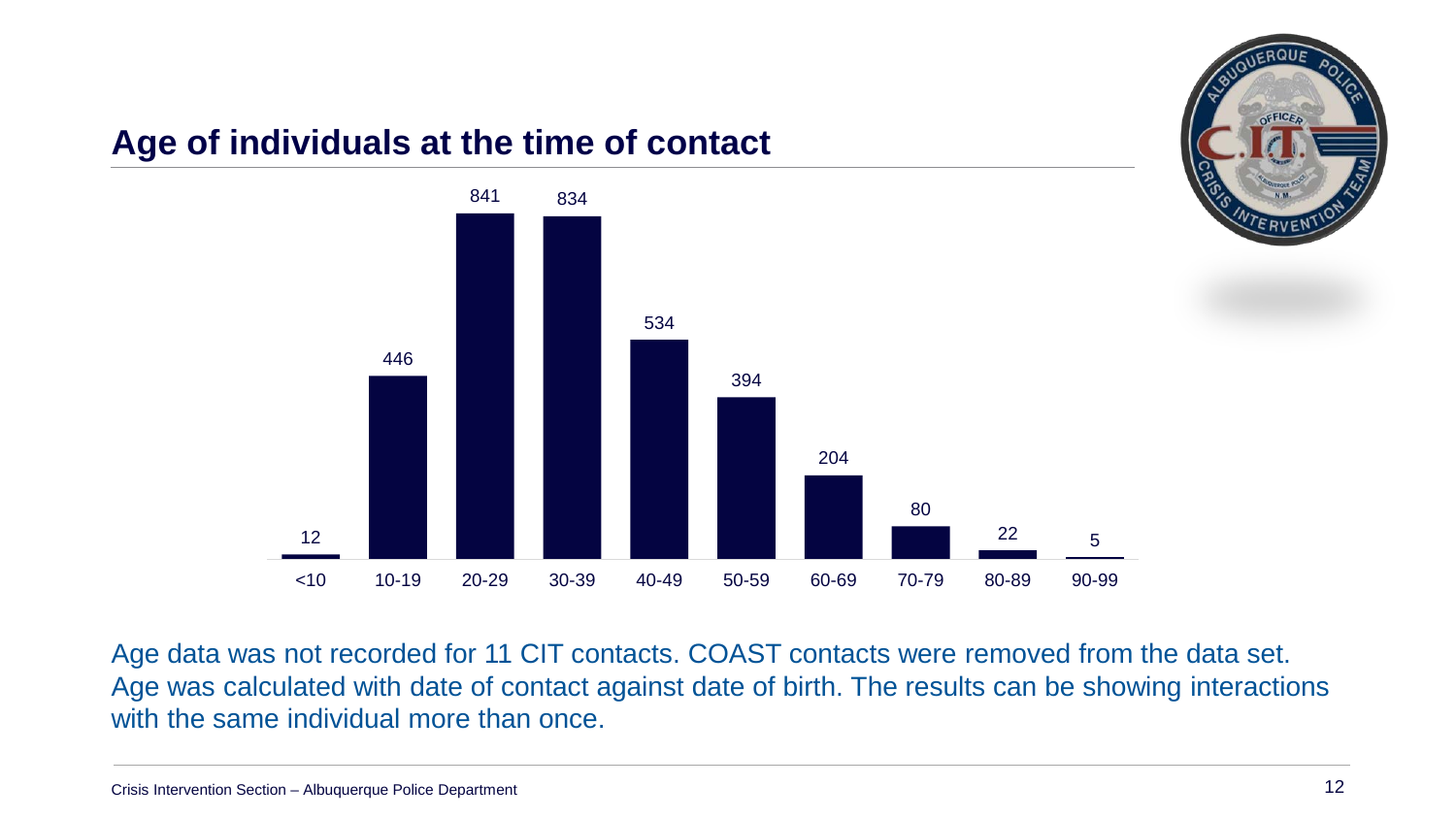#### **Was the individual armed during the CIT contact? – Type of Weapons**

The majority of individuals were not armed during the contact



OFFICE

**ERVE**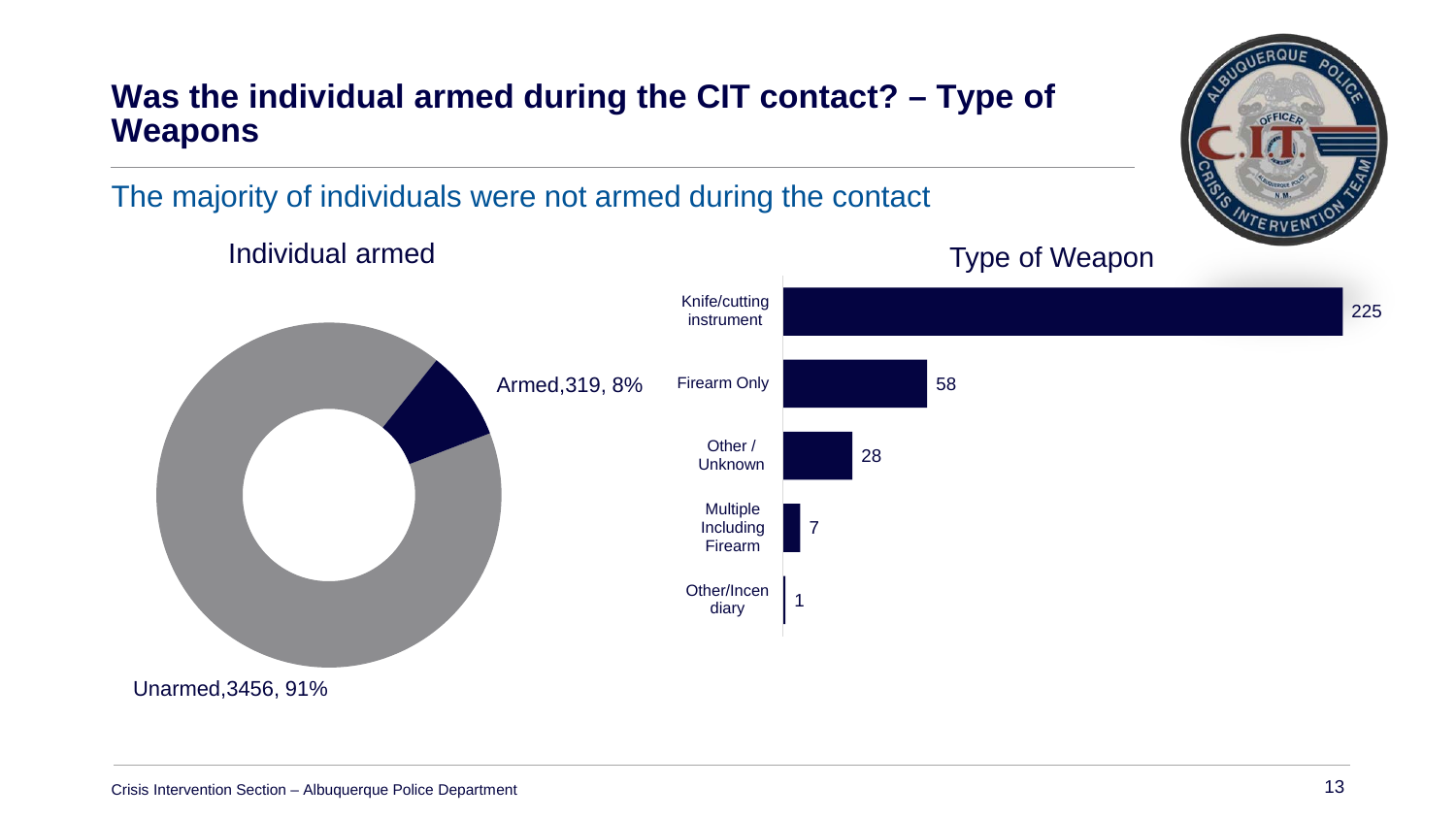#### **Individuals self-identified as Veterans**



The majority of people involved in Crisis Intervention contacts did not self-identify as veterans.



#### 5 Contacts missing data. 5 records removed n=2547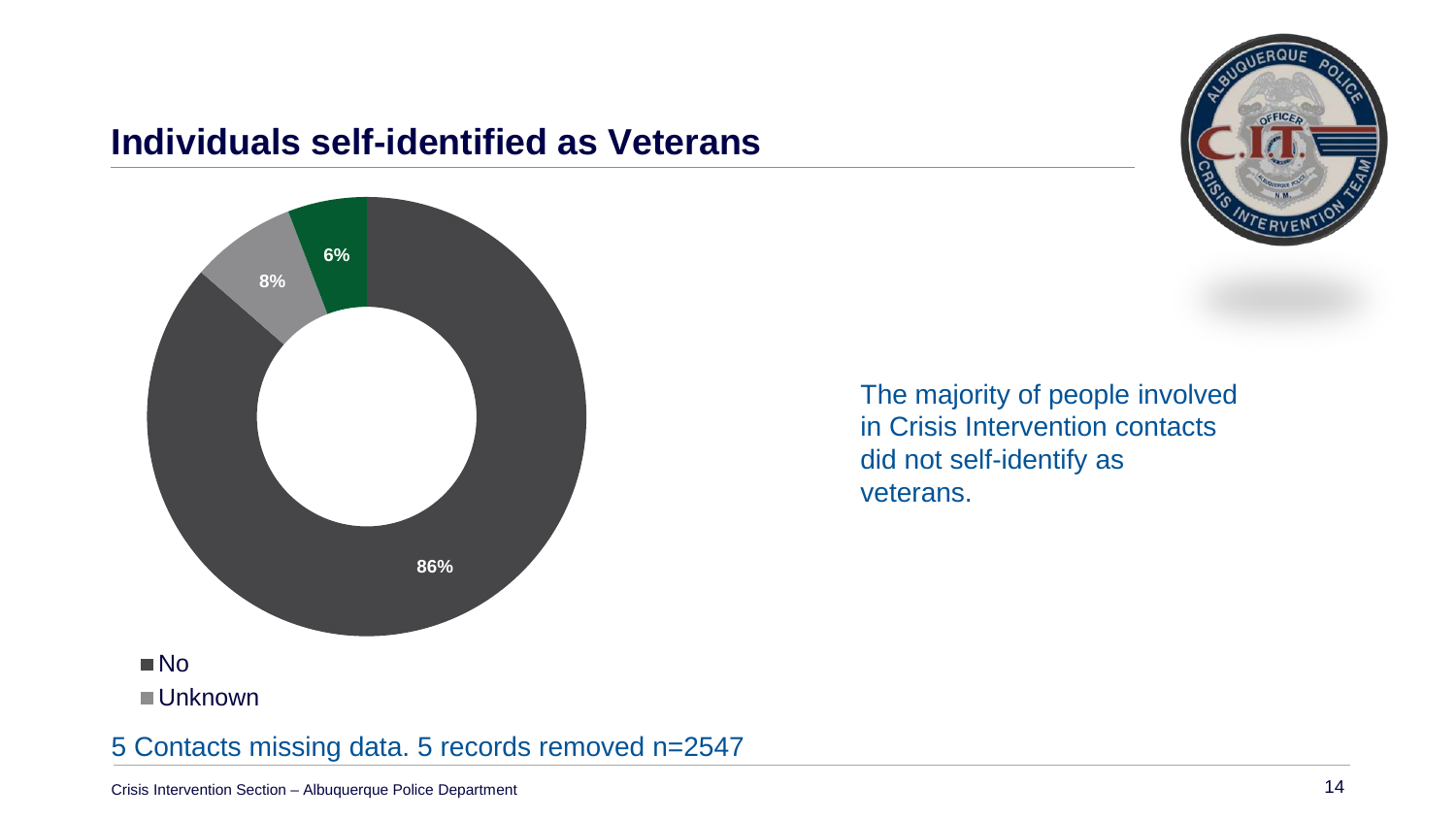#### **Mental Health Transport Destinations**



CIT Contact Sheets, Yes answer to the CIT contact sheet question: Mental Health Transport?

OFFICE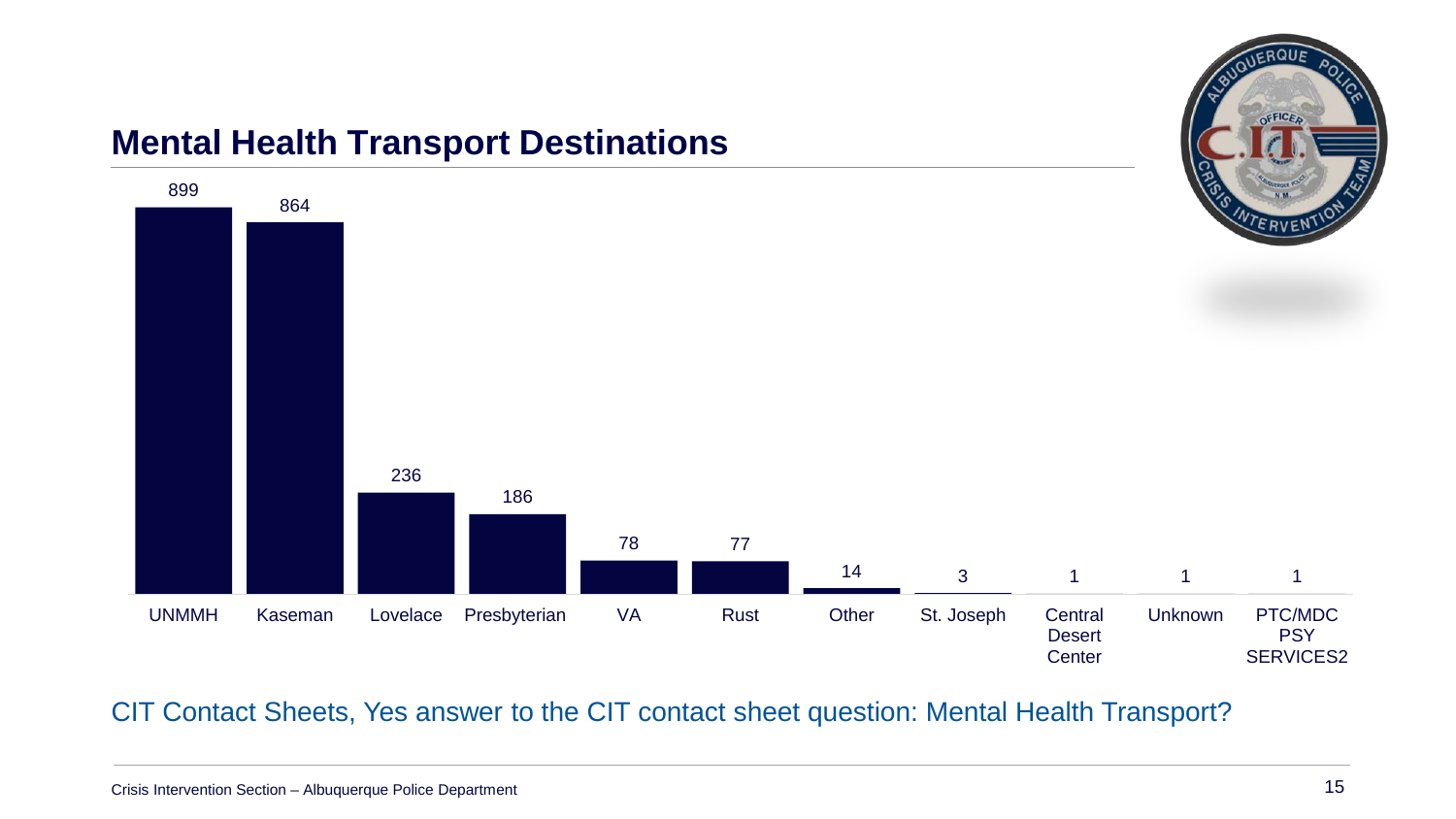#### **Force and Behavioral Health**

#### **APD uses two methods to report force during behavioral health incidents.**



- 1.Force by call type (source: CAD)
	- − Final call type of behavioral health or suicide (which could vary from original call type)
- 2. Force involving officer/investigator perception or self report from individual (source: IA Pro)
	- − Indicator: "citizen (individual) experiencing crisis" is officer / investigator perception.
	- − Indicator: "mental illness reporting" is self-reported by individual.
- One case could meet either or both criteria to be included.
- This dataset includes all force cases, levels 1-3. Some cases may only involve a show of force.
- Some of these reported force incidents have not been fully investigated.
	- The total number of events and techniques used could change based on investigation or evaluation by the Force Review Board.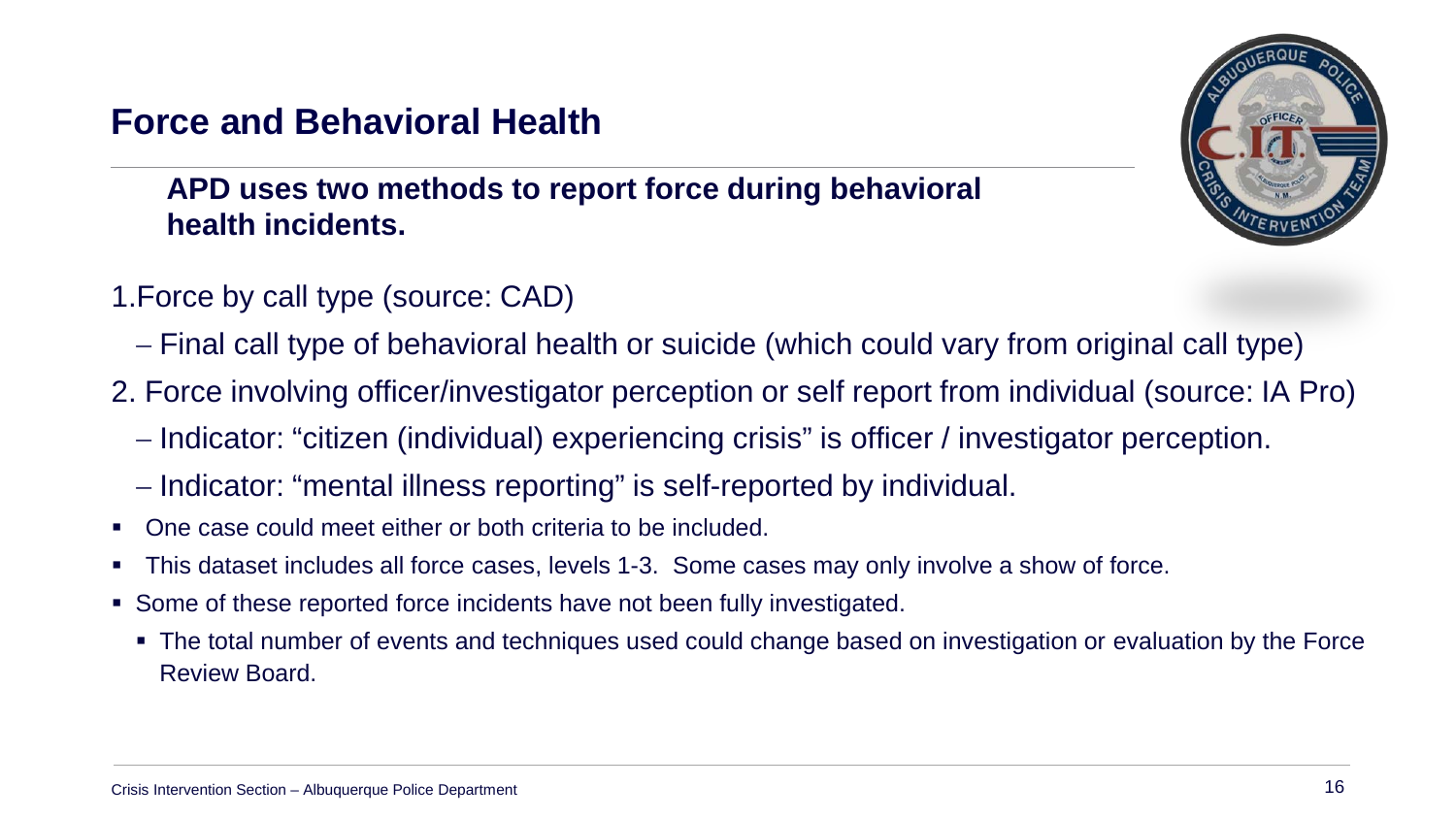**Force - Behavioral Health and Suicide Call Types**

**1% of Behavioral Health or Suicide Calls Resulted in a Force Incident**



Calls categorized as 43-1 or 10-40 January 1, 2021 to June 30, 2021

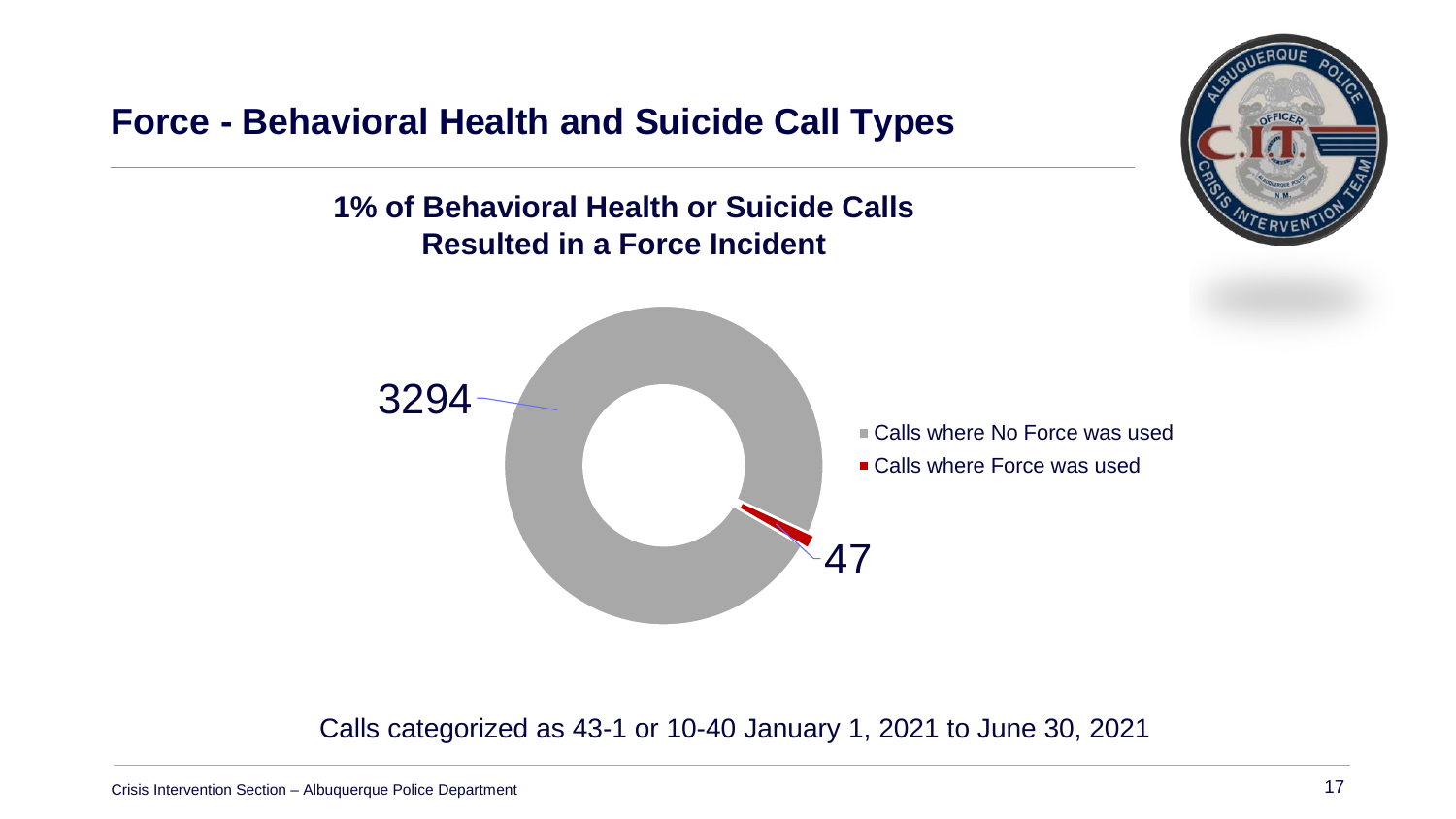#### **Force Types- BH Call Types**

#### **Force Types Used During Behavioral Health or Suicide Calls for Service**



A force incident could have multiple force types used in a single event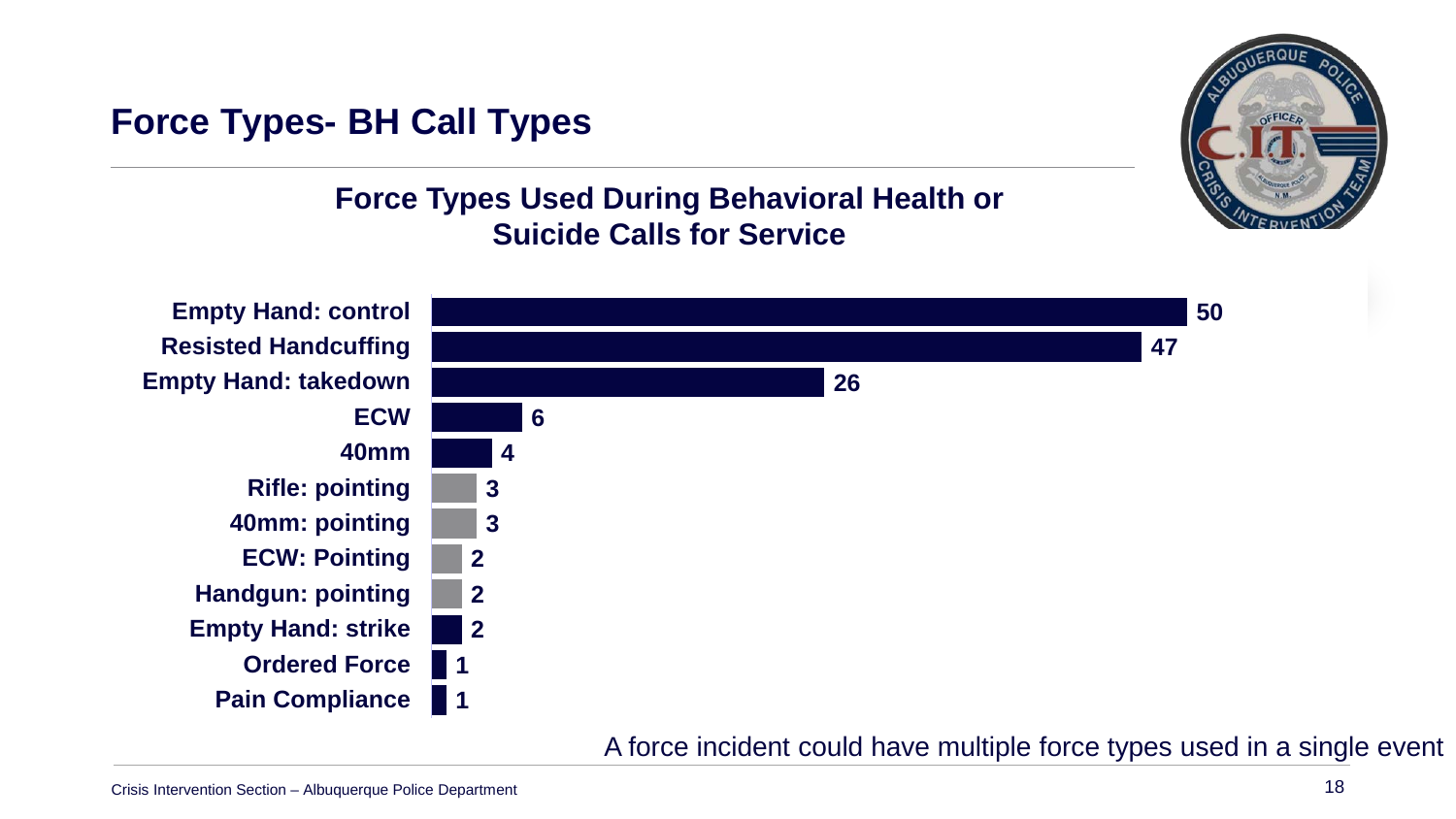#### **Individual Injuries from Force – BH Call Types**

#### **No Injuries Occurred in 30% of Force Incidents During Behavioral Health or Suicide Calls**



A single force event could result in multiple injuries

FFICE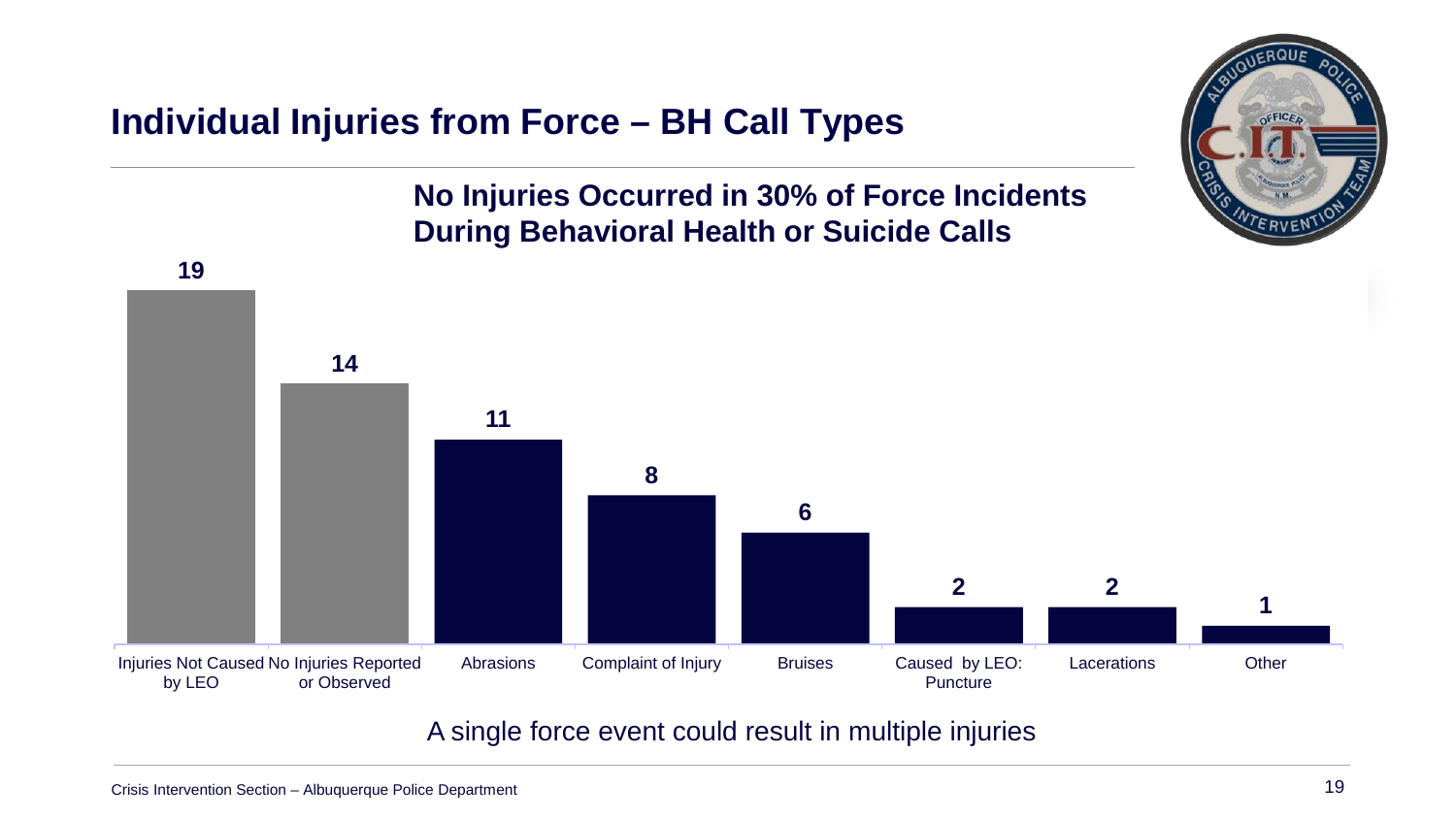#### **Force and Behavioral Health**

#### **APD uses two methods to report force during behavioral health incidents.**



- 1.Force by call type (source: CAD)
	- − Final call type of behavioral health or suicide (which could vary from original call type)
- 2. Force involving officer/investigator perception or self report from individual (source: IA Pro)
	- − Indicator: "citizen (individual) experiencing crisis" is officer / investigator perception.
	- − Indicator: "mental illness reporting" is self-reported by individual.
- One case could meet either or both criteria to be included.
- This dataset includes all force cases, levels 1-3. Some cases may only involve a show of force.
- Some of these reported force incidents have not been fully investigated.
	- The total number of events and techniques used could change based on investigation or evaluation by the Force Review Board.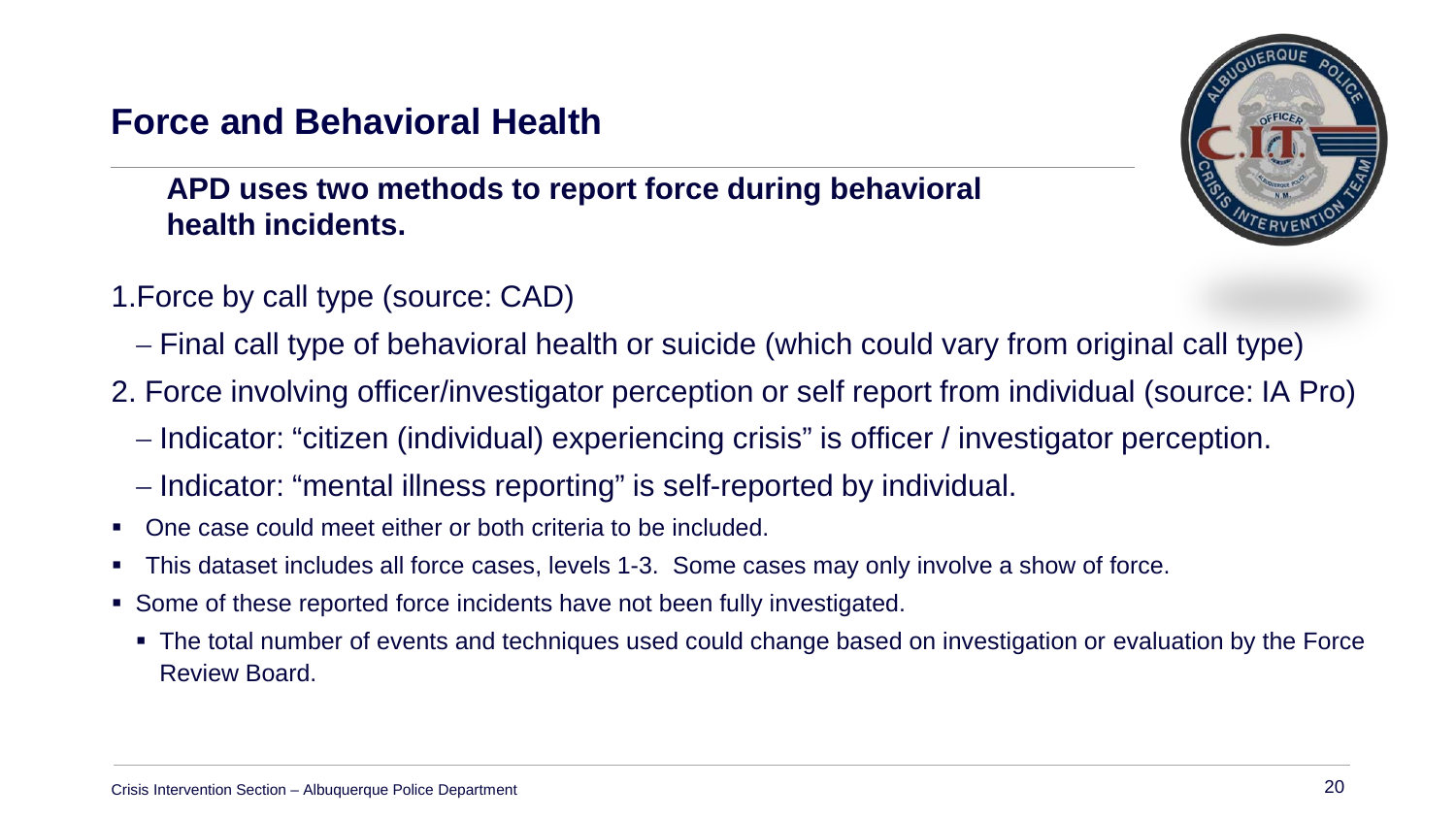#### **Force – Investigator or Officer Perception and / or CAD Call**

#### **37% of force incidents occur during**

- **a behavioral health call**
- **suicide call**
- **with an individual who is experiencing a crisis**
- **and / or with an individual reporting a mental illness**





■ Force Incidents Not Related to CIT **Force Incidents Related to CIT**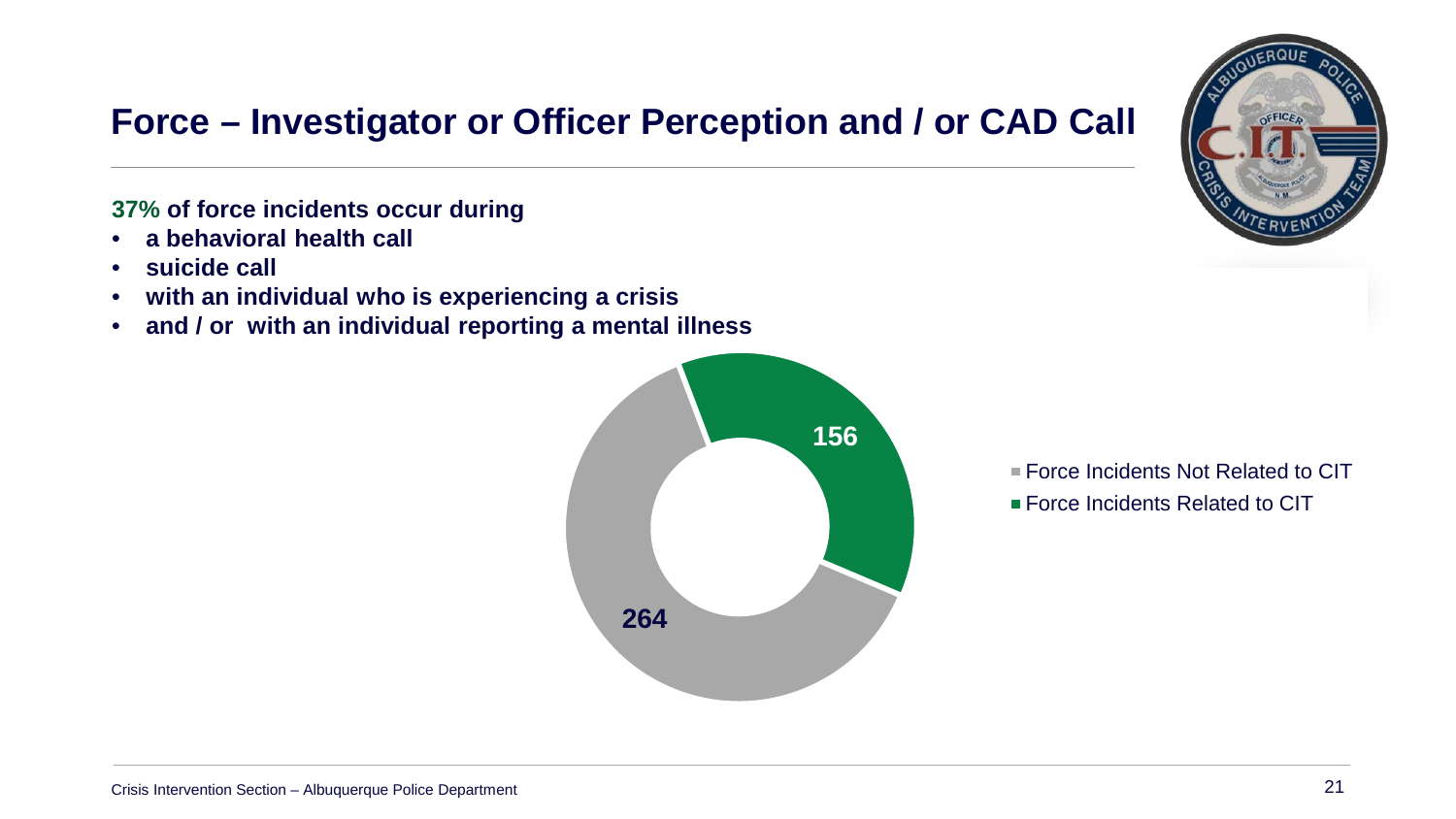#### **Force Types – Investigator or Officer Perception and / or CAD Call**

**Force Types Used During Behavioral Health or Suicide Calls, or on Individuals Experiencing a Crisis or Reporting a Mental Illness**



ERVEI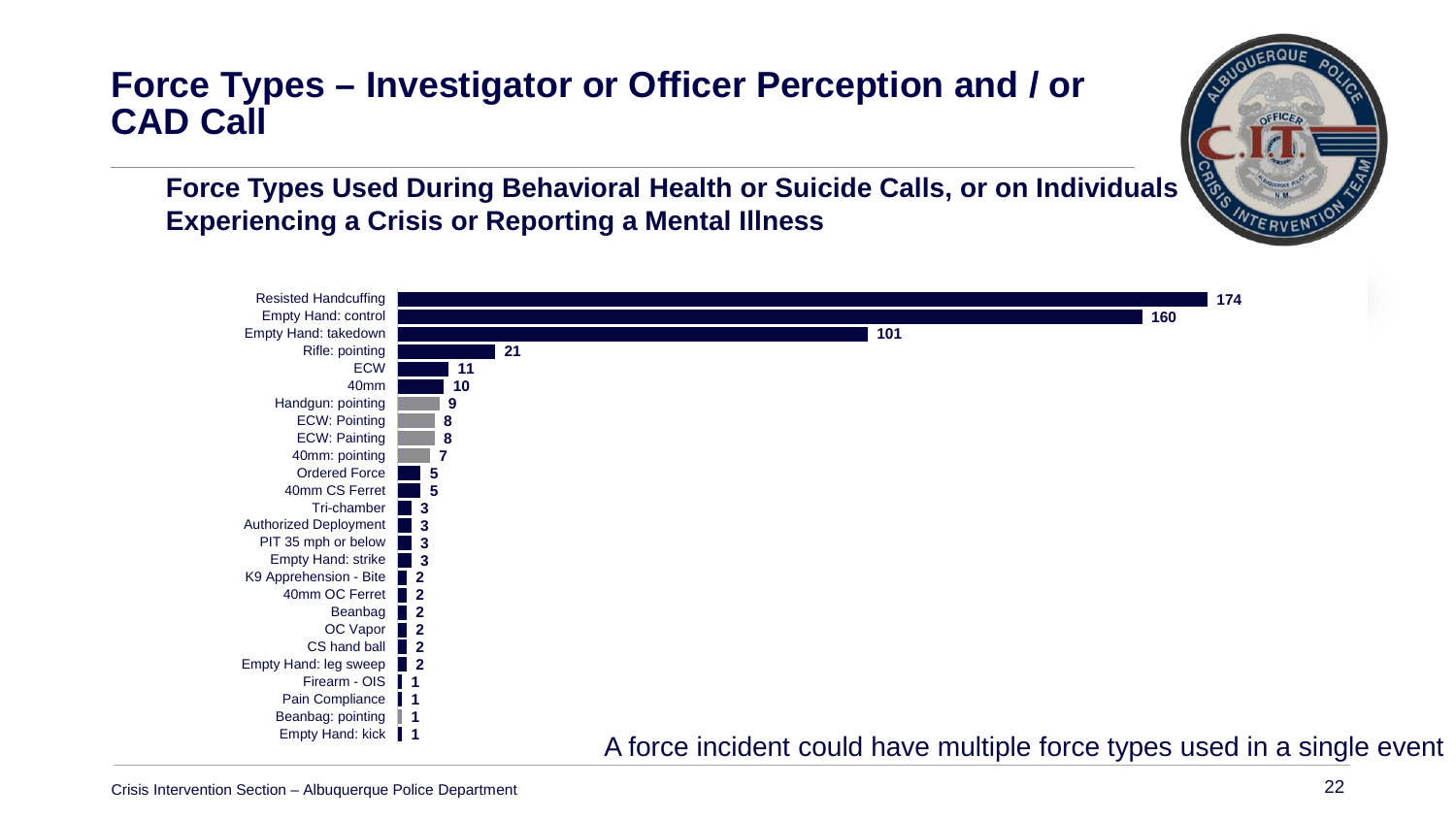#### **Individual Injuries from Force – Investigator or Officer Perception + CAD Calls**

**No Injuries Occurred in 26% of Force Incidents During Behavioral Health or Suicide Calls, or with Individuals Experiencing a Crisis or Reporting a Mental Illness**



A single force event could result in multiple injuries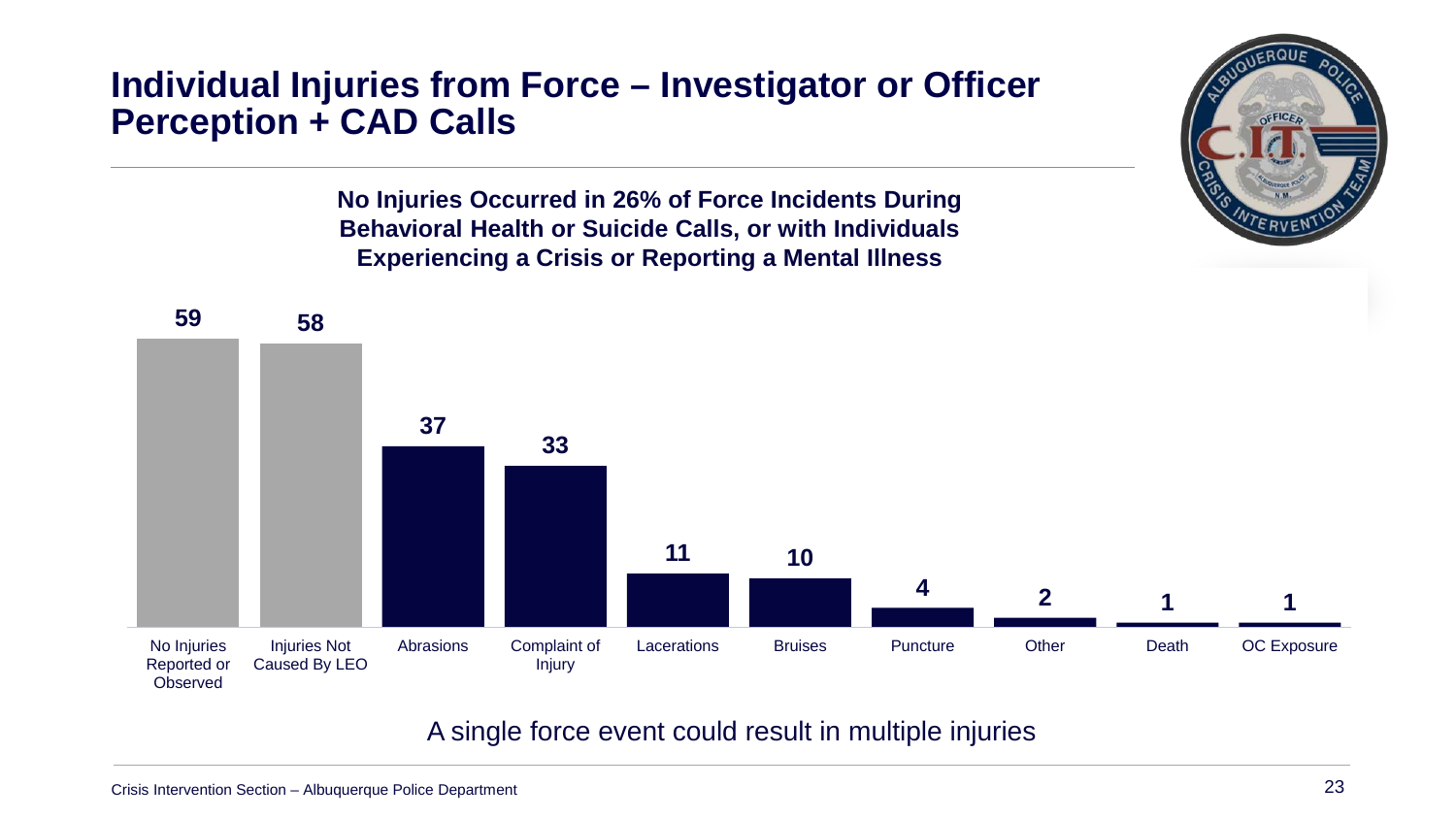#### **Force- Was an ECIT officer on scene when force was used? Investigator + Officer Perception + CAD Calls**